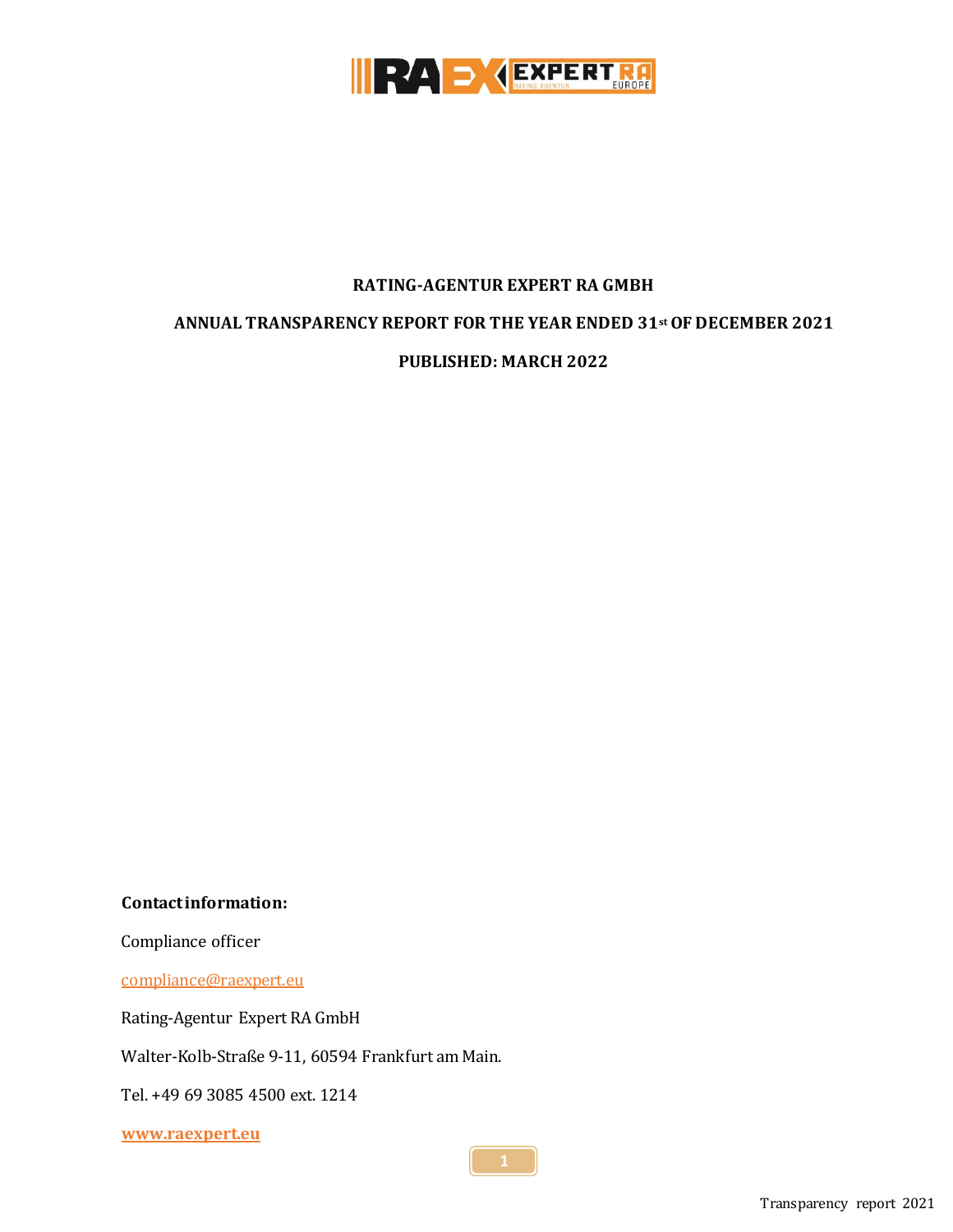

#### **CONTENT**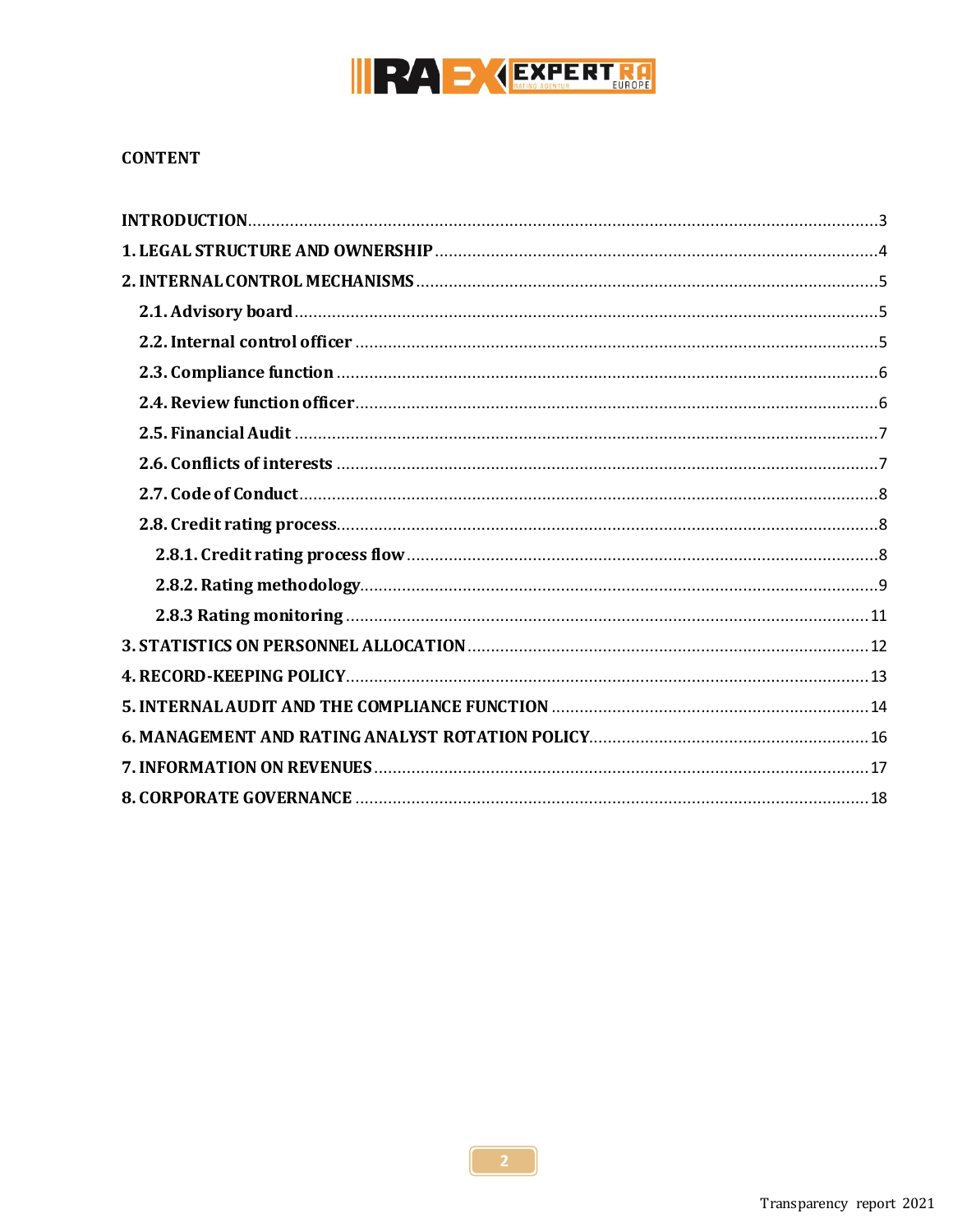

#### <span id="page-2-0"></span>**INTRODUCTION**

Rating-Agentur Expert RA GmbH (*hereinafter* – the Agency) is affiliated with the International group «RAEX». Rating-Agentur Expert RA GmbH was established in Frankfurt am Main in 2013 and is fully independent in its operational activities.

The European Securities and Markets Authority (ESMA), the EU's direct supervisor of credit rating agencies (CRAs), has registered Rating-Agentur Expert RA GmbH as a CRA under Regulation (EC) No 1060/2009 of the European Parliament and of the Council of 16 September 2009 on credit rating agencies, with effect from 1 December 2015. The Agency is based in Frankfurt am Main, Germany, issuing solicited credit ratings on financial institutions, insurance undertakings and non-financial corporates as well as public finance.

This Transparency report has been prepared in accordance with the Article 12 and Part III of Section E of Annex I of the European Union (EU) Regulation (EC) No 1060/2009 of 16 September 2009 on credit rating agencies (*hereinafter* – the EU CRA Regulation). Rating-Agentur Expert RA GmbH will ensure that this Transparency report remains available on the Agency's website for at least five years.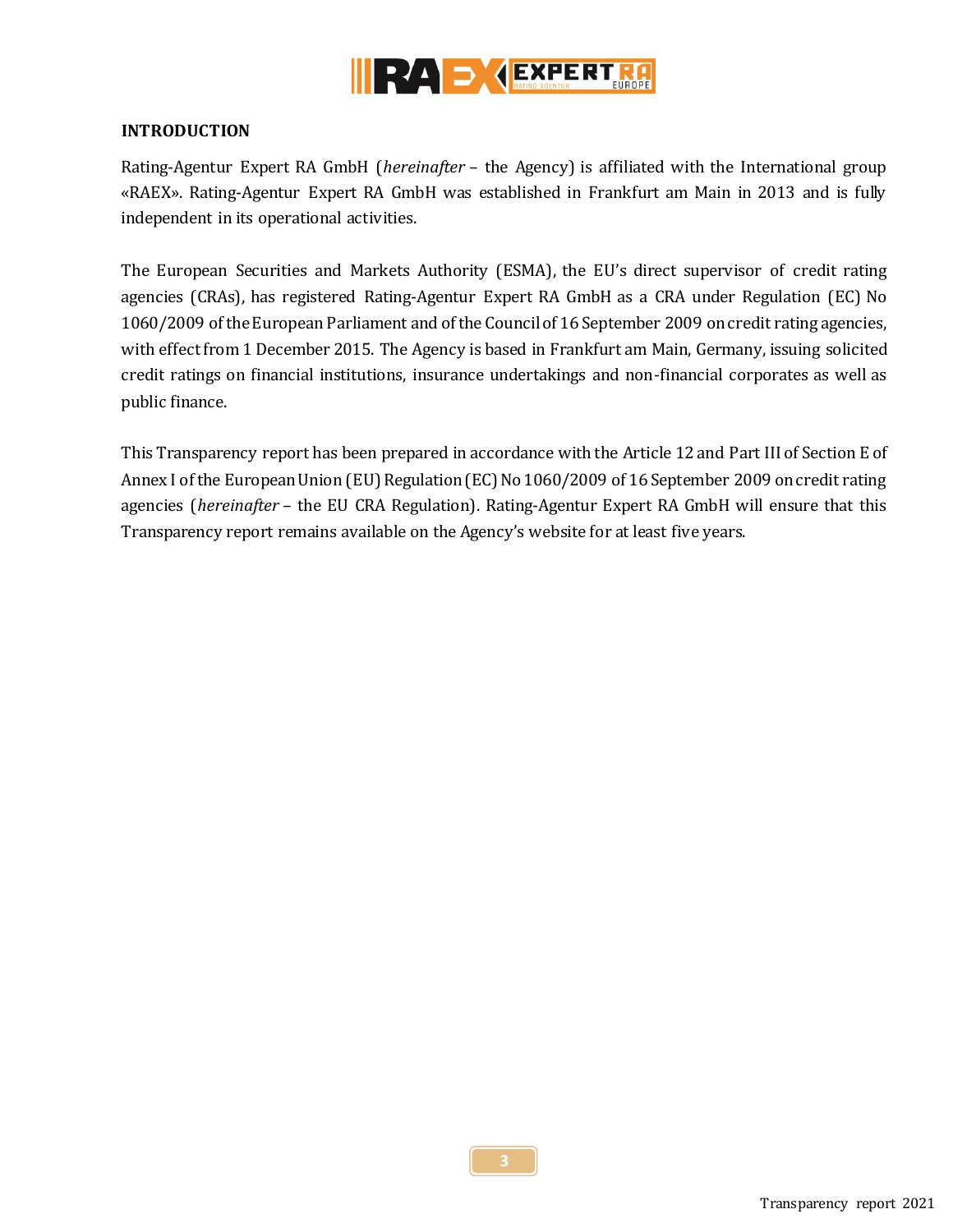

# <span id="page-3-0"></span>**1. LEGAL STRUCTURE AND OWNERSHIP**

Rating-Agentur Expert RA GmbH was included into the commercial register of Frankfurt am Main under the number HRB 97024 on the 16th of July 2013 in the form of GmbH (Gesellschaft mit beschränkter Haftung – Limited liability company).

Current registered office: Walter-Kolb-Strasse 9-11, 60594 Frankfurt am Main.

The ownership structure of the Agency is the following:

| <b>Owner</b>           | Percentage of<br>capital | Nature of the<br>holding: direct<br>or indirect | Percentage of<br>voting rights | <b>Comments</b>   |
|------------------------|--------------------------|-------------------------------------------------|--------------------------------|-------------------|
| "Expert RA"            | 100%                     | Direct                                          | 100%                           |                   |
| International          |                          |                                                 |                                |                   |
| <b>Group of Rating</b> |                          |                                                 |                                |                   |
| Agencies               |                          |                                                 |                                |                   |
| Dmitry                 | 100%                     | Indirect                                        | 100%                           | Owner of "Expert" |
| Grishankov             |                          |                                                 |                                | RA" International |
|                        |                          |                                                 |                                | Group of Rating   |
|                        |                          |                                                 |                                | Agencies (100%)   |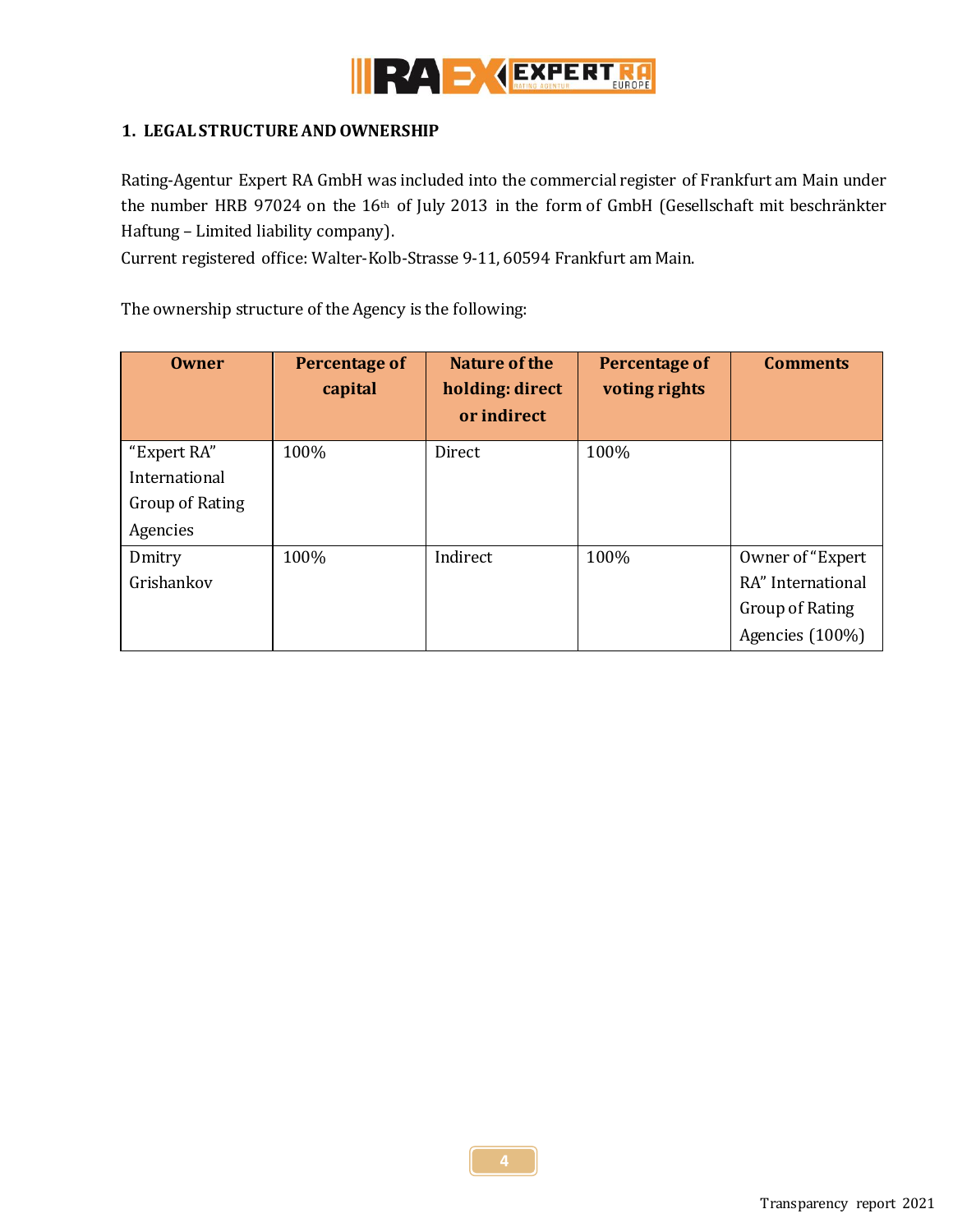

## <span id="page-4-0"></span>**2. INTERNAL CONTROL MECHANISMS**

The Agency has established internal control mechanisms and effective procedures in order to ensure the quality, integrity and thoroughness of the rating process, as well as to prevent and eliminate any possible conflicts of interest.

## <span id="page-4-1"></span>**2.1. Advisory board**

The Advisory board of the Agency operates in accordance with the Agency's Articles of Association and the Agency's Regulation on the Advisory board meetings.

The composition of the Agency's Advisory board is as follows:

- Dmitry Grishankov Advisory board member, shareholders' representative;
- Svetlana Grishankova Advisory board member, Managing director;
- Mathias Schepp Independent Advisory board member;
- Victor Markov Independent Advisory board member.

Two members of this Advisory board are independent and not involved in the rating activities of the Agency. They were selected for a fixed and not renewable period of 5 years according to the EU CRA Regulation. Due to the fact that this period has not expired for both independent members, the composition of the Advisory board has not changed within 2021.

The role of the Advisory board is to ensure that the Agency's credit rating activities are independent, including from all political and economic influences or constraints, that conflicts of interest are properly identified, managed and disclosed, and that the requirements of the EU CRA Regulation are fulfilled.

Independent Advisory board members have voting rights on the Methodological committee meetings, approving changes in the current rating methodologies and developments of the new methodologies.

#### <span id="page-4-2"></span>**2.2. Internal control officer**

On a periodical basis the Internal control officer performs an internal audit of the Agency on subjects including the development of the credit rating policy, compliance and governance processes, as well as the effectiveness of the internal control system and procedures. Following the discussion of the audit results, the Advisory board can suggest some changes in the Agency's internal policies and procedures in order to address possible inefficiencies.

Annual Internal Audit was performed during April-May 2021 and covered the period from the 1st of June  $2020$  to  $31$ <sup>st</sup> of May 2021. Due to the COVID-19 pandemic, the internal audit was performed in online format via multiple video conference calls. Based on the results of the internal audit check Ms. Curzon prepared the internal audit report, which was distributed among the members of the Advisory Board and presented on the Advisory Board meeting held on the 27th of May 2021. Internal control officer paid particular attention to the credit rating methodology review process, with particular focus on the work and role of the Review Function Officer (RFO). Ms. Curzon reviewed that the agency applies the policies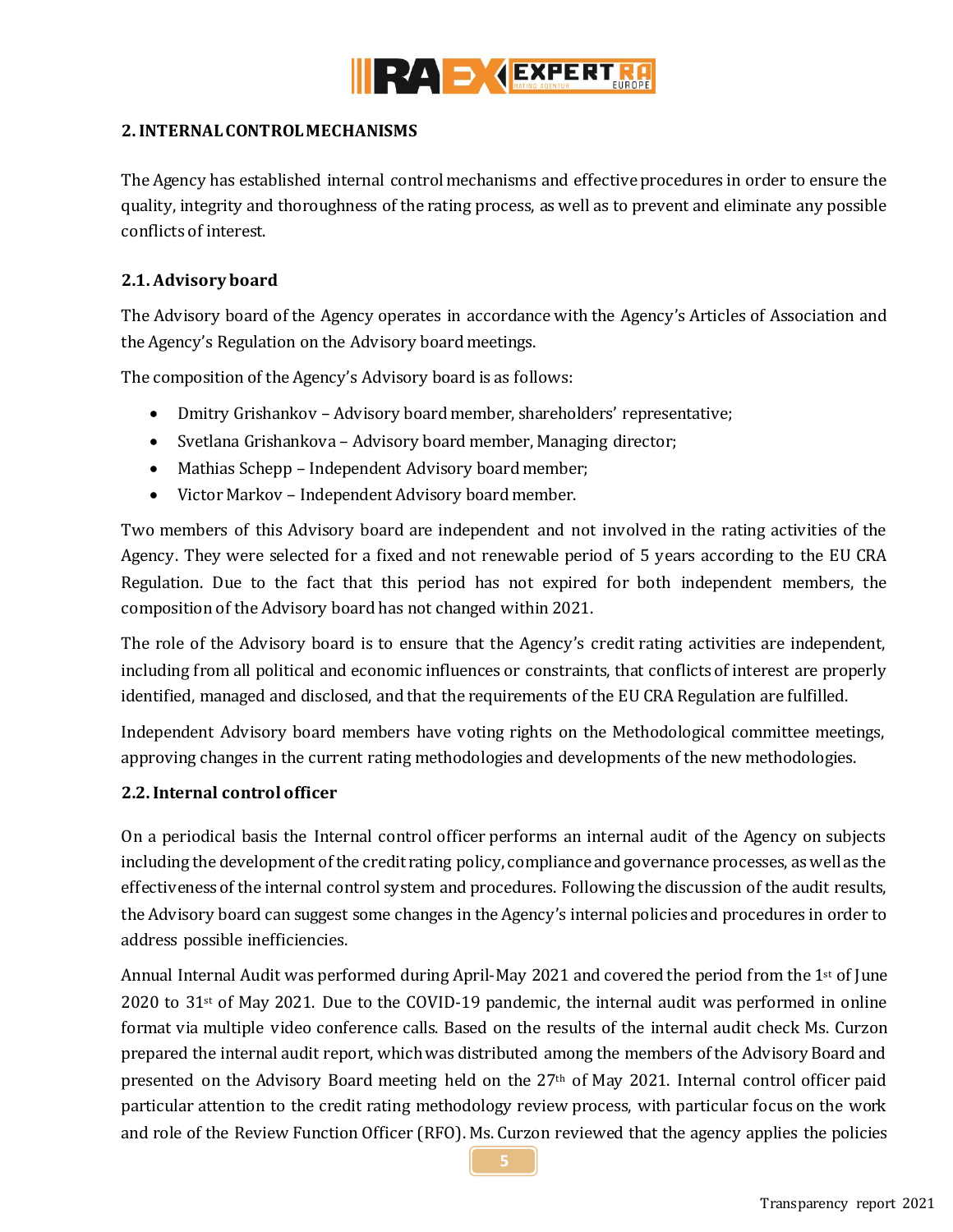

and procedures as well as applicable legal and regulatory requirements to review reliably the methodologies both for Credit ratings and for ESG ratings both using internal using internal resources and the functions outsourced to the RFO. The recommendations contained in the Report were discussed with the Managing director and the Advisory board, and did not significantly influence the main conclusion of the internal audit.

The next internal audit check in 2022 is planned to be focused on Risk management policy and Risk register adopted at CRA in summer 2021.

# <span id="page-5-0"></span>**2.3. Compliance function**

Rating-Agentur Expert RA GmbH has established and maintains an effective compliance function, which operates independently. The compliance function is not involved in the performance of credit rating activities of the Agency and the compensation of the Compliance officer is not linked to the Agency's performance, which ensures the independence of Compliance officer's judgment.

Main responsibilities of the Compliance officer include the following:

- Reviewing the activities of the Rating service and ensuring correspondence with internal documents of the Agency or applicable EU Regulations for credit rating agencies;
- Regular monitoring of correspondence of the internal regulations of the Agency with the provisions of national law and the law of European Union;
- Regular monitoring of the effectiveness of measures and procedures to ensure the identification and elimination of any conflicts of interest;
- Participation in the development of policies and procedures to implement all relevant regulatory requirements adopted in the EU into business practices of the Agency;
- Assisting all employees of the Agency to comply with the Agency's obligations under applicable EU Regulations and organizing trainings when necessary;
- Regular reporting on compliance of the Agency and its employees with the obligations of the EU CRA Regulation, and internal procedures to the Advisory board, Managing director, as well as to ESMA.

#### <span id="page-5-1"></span>**2.4. Review functionofficer**

Rating-Agentur Expert RA GmbH has established an independent review function, which is fulfilled by the Review function officer, who is not involved in the rating activities of the Agency.

Main responsibilities of the Review function officer are the following:

 Reviewing all methodologies, models and key rating assumptions, making sure that they are properly maintained and up-to-date, checking that their short descriptions are published on the official website of the Agency in a manner permitting comprehensive review and full understanding;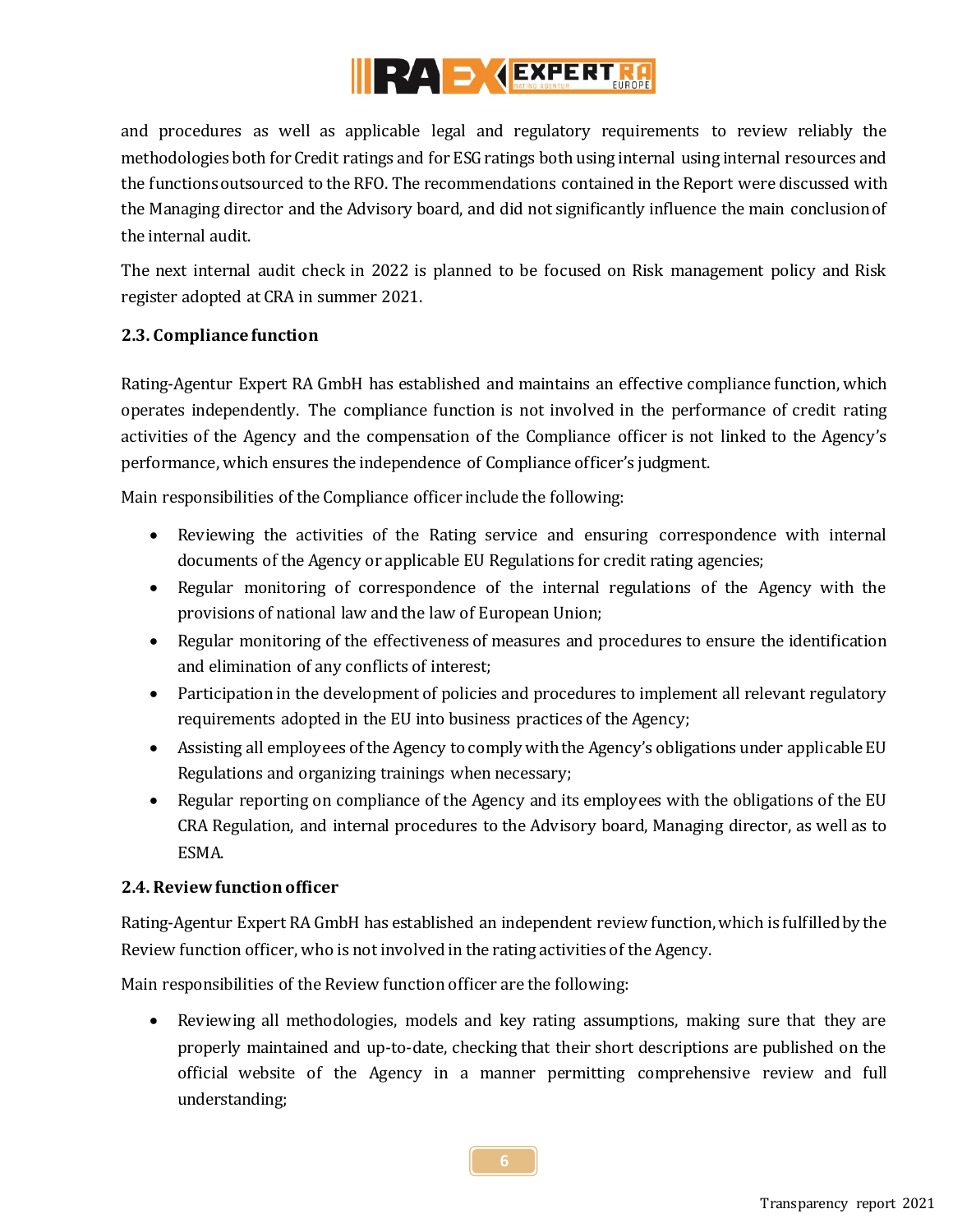

- Ensuring that the methodologies and assumptions used for rating assignments properly reflect the changing conditions in the underlying markets;
- Monitoring the process of informing general public about the changes in methodologies, models and key rating assumptions used by the Agency;
- Conducting scheduled and unscheduled review of methodologies, models and key rating assumptions related to these methodologies. Scheduled review shall be done in accordance with the pre-defined review schedule approved by the Advisory board. Each methodology and working instructions related to it shall be reviewed at least annually. Unscheduled review shall be done when some deficiencies in valid methodologies, models and key rating assumptions are identified;
- Participation in the Methodological committee meetings (without voting right);
- Reporting periodically on the topics listed above to the Advisory Board and when requested to ESMA.

Currently the Agency has five core credit rating methodologies and each methodology shall be reviewed at least annually.

# <span id="page-6-0"></span>**2.5. Financial Audit**

Rating-Agentur Expert RA GmbH has appointed an independent audit company to carry out the annual audit of financial statements as of December 31, 2021. The audit is conducted in accordance with the generally accepted auditing standards. The results of the audit will be discussed with the Advisory board of the Agency and sent to ESMA.

# <span id="page-6-1"></span>**2.6. Conflicts of interests**

Rating-Agentur Expert RA GmbH has established appropriate internal policies and procedures in relation to employees and other persons involved in the credit rating process in order to prevent, identify, eliminate or manage and disclose any conflicts of interest. The Agency has developed and keeps up to date the Policy on avoidance of conflicts of interest, which is available on the official website of the Agency: [https://raexpert.eu/files/Avoidance\\_of\\_Conflicts\\_of\\_Interest\\_Policy\\_06.08.2019.pdf](https://raexpert.eu/files/Avoidance_of_Conflicts_of_Interest_Policy_06.08.2019.pdf).

Potential conflicts of interest may arise from the employees of the Agency due to the following reasons:

- Direct ownership ownership of financial instruments issued by the rating object, with exception of holdings in diversified collective investment schemes;
- Indirect ownership ownership of financial instruments issued by any entity affiliated with the rating object, holding of which might cause or might be considered as causing conflicts of interest, with exception of holdings in diversified collective investment schemes;
- Experience of working relations recent employment at the rating object or any other relations with the rating object, which might cause or might be perceived as causing conflicts of interests;
- Participation in negotiations on fees initiation or participation in negotiations on determination of fees paid for the rating analysis or other fees paid by the rating objects, associated entities or any other persons directly or indirectly connected with the rating objects through control;

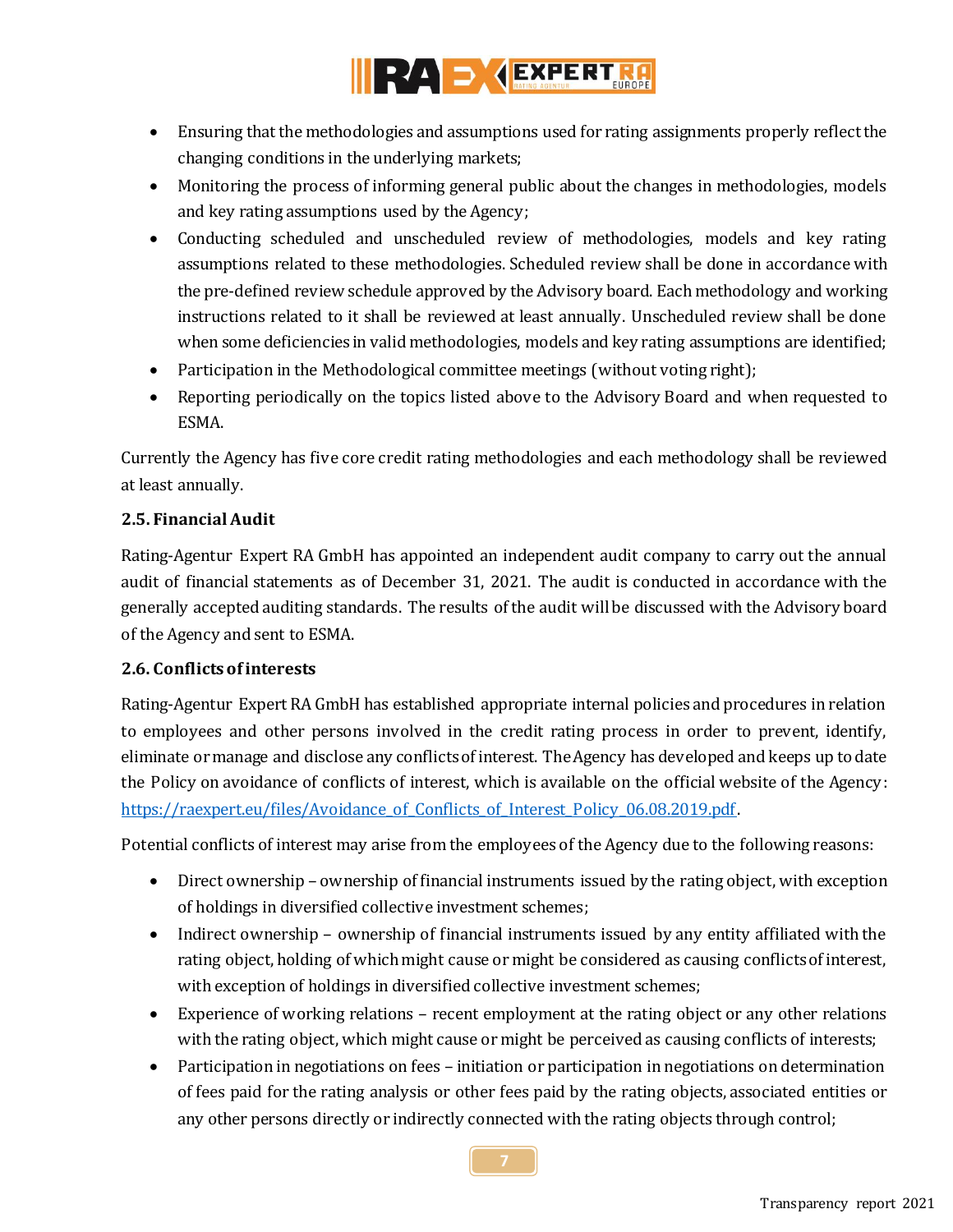

Receiving money, presents or favors from the rating object.

Potential conflicts of interest which may arise from the owners of the Agency:

- Influence of the owners on the decisions of the Agency direct or indirect ownership or other interests connecting owners of the Agency with the rating object;
- Holdings in other credit rating agencies.

Influence of the owners on the decisions made by the Agency is controlled by the Advisory board and its independent members. Moreover, information about the owners and beneficiaries of the Agency is disclosed to ESMA in accordance with the Article 8 of the Regulation (EU) No 449/2012 of 21 March 2012 supplementing Regulation (EC) No 1060/2009.

Any identified cases of potential or actual conflicts of interest shall be reported to Compliance officerwho is responsible for eliminating, preventing and managing any conflicts of interest. Compliance officer shall report on any identified cases of conflicts of interest as soon as possible to the Managing director and Advisory board of the Agency.

# <span id="page-7-0"></span>**2.7. Code of Conduct**

Rating-Agentur Expert RA GmbH has developed and keeps up to date a Code of Conduct, which defines the key principles and rules of activities carried out by the Agency supporting their objectivity and independence. It was adopted in accordance with the EU CRA Regulation currently in force and is based on the latest International Organization of Securities Commissions (IOSCO) Code of Conduct Fundamentals for CRAs. The Agency's Code of Conduct is publicly available on the Agency's website: [https://raexpert.eu/files/Code\\_of\\_Conduct\\_06.08.2019.pdf](https://raexpert.eu/files/Code_of_Conduct_06.08.2019.pdf)

The main rules contained in the document concern the quality and integrity of the rating process, independence and avoidance of conflicts of interests, transparency and disclosure principles as well as treatment of confidential information.

All employees of the Agency and members of its Advisory board follow the professional ethical standards and internal procedures aimed at ensuring the quality and integrity of the rating process as well as maintaining sound reputation of the Agency and its trustworthiness.

#### <span id="page-7-1"></span>**2.8. Credit rating process**

#### <span id="page-7-2"></span>**2.8.1. Credit rating process flow**

The Agency assigns the following types of credit ratings:

- Sovereign and public finance ratings;
- Corporate ratings:
	- o Financial institution, including credit institutions and investment firms;
	- o Insurance undertaking;
	- $\circ$  Corporate issuer that is not considered as a financial institution or an insurance undertaking.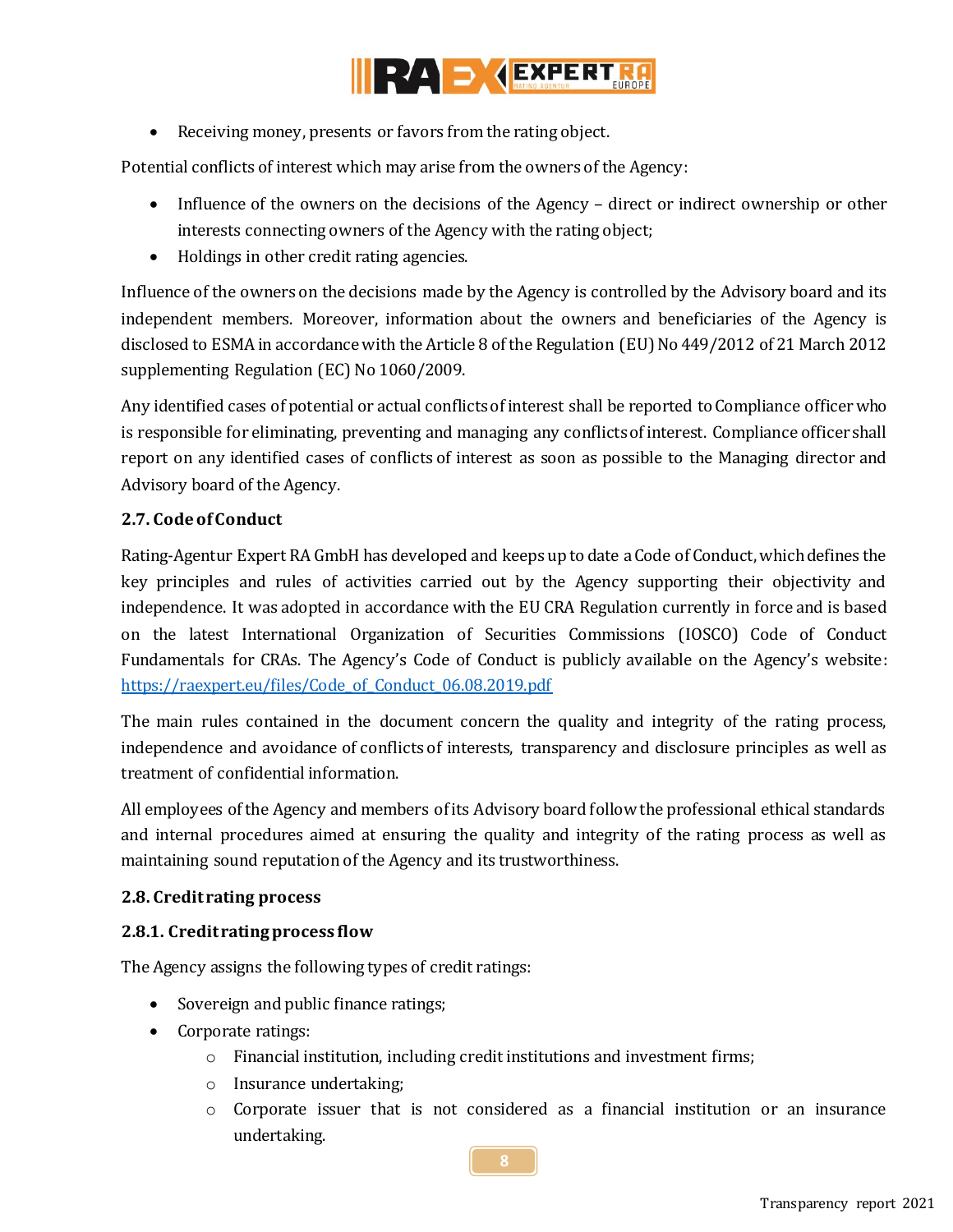

• Debt instruments.

The Agency has a Rating service department which is responsible for the rating analysis and rating assignment activities.

The rating process for each type of credit rating is described and publicly available on the official website of the Agency[: http://raexpert.eu.](http://raexpert.eu/)

The Rating committee is the only body of the Agency authorized to perform rating actions. The Committee is conducted only if the quorum requirement is satisfied, which means that at least half of the Rating service employees and not less than three of them shall be present in order the Rating committee to take place. The Compliance officer of the Agency can participate in the Rating committee meeting for the purpose of compliance control and does not vote on the rating outcome.

# <span id="page-8-0"></span>**2.8.2. Rating methodology**

The Agency performs the rating assessment based on the following methodologies:

- [Methodology for assigning credit ratings to banks](https://raexpert.eu/files/Methodology_Full_Banks_V7_August2020.pdf) Rating type: Financial institutions, including credit institutions and investment firms.
- [Methodology for assigning corporate credit ratings \(non-financial non-holding companies\)](https://raexpert.eu/files/Methodology_Corporate_Full_V5_August_2020.pdf) Rating type: Corporate issuer that is not considered as a financial institution or an insurance undertaking.
- [Methodology for assigning credit ratings to regions](https://raexpert.eu/files/Methodology_-_Full_-_Credit_Ratings_-_Regions_V5_August2020.pdf) Rating type: Sub-Sovereign and public finance ratings.
- [Methodology for assigning reliability](https://raexpert.eu/files/Methodology_Full_Non-life_Insurance_V4_August2020.pdf) ratings to insurance companies Rating type: Insurance undertaking.
- [Methodology for assigning sovereign government credit ratings](https://raexpert.eu/files/Methodology_Full_Sovereign_V5A_August2020.pdf) Rating type: Sovereign and public finance ratings.
- [Definitions and rules of the assignment of short-term credit ratings,](https://raexpert.eu/files/Short-term_credit_ratings_definitions_May2020.pdf)

The document adds short-term international rating in local and foreign currency to the Methodologies of assigning ratings to banks, insurance companies, non-financial companies and sovereigns.

#### **Supplementary methodologies:**

- [Methodology for assigning credit ratings](https://raexpert.eu/files/Methodology_Full_Bonds_November2018.pdf) to debt instruments
- Methodology [for assigning banking sector risk score](https://raexpert.eu/files/Methodology__Anchor_BSR_V3.pdf)
- [Methodology for assigning country and industry score](https://raexpert.eu/files/Methodology_Anchor_CIR_November2018.pdf)
- Methodology [for assigning insurance sector risk score](https://raexpert.eu/files/Methodology_for_assigning_ISR_score-Full.pdf)

In order to improve the quality of the assessment and to ensure the reliability of decisions made based on these methodologies, the Agency performs a review cycle for each methodology at least once a year. Based on the results of the review cycle, Methodology discussion meetings (*hereinafter* – MDM) and Methodology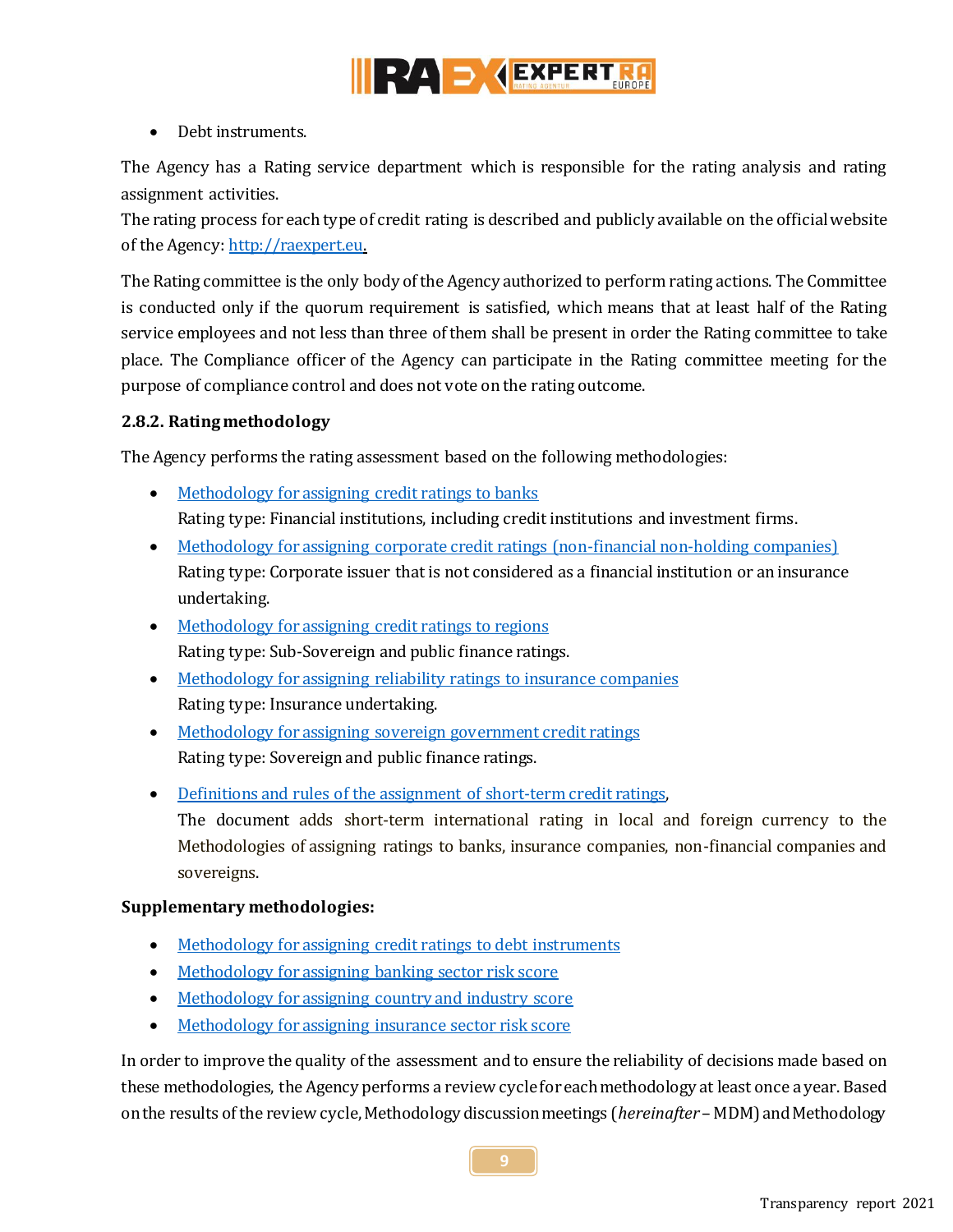

committee meetings (*hereinafter* – MCM) are organized where rating methodologies, procedures, models and key rating assumptions are discussed and approved.

During 2021 year scheduled reviews of the methodologies were conducted:

- Methodology of assigning sovereign government credit ratings. The MCM took place on the  $12<sup>th</sup>$  of March 2021. The rating analysts and the review function officer did not propose any changes to this Methodology for the 2020-2021 review cycle. The Independent Advisory board members agreed that the Methodology remains unchanged in the 2020-2021 review cycle.
- Methodology of assigning credit ratings to debt instruments. In 2021 this methodology was reviewed for the first time after its adoption in November 2018. This Methodology is an add-on to the methodologies for assigning credit ratings to corporates, banks and insurance companies. During the MCM held on the  $27<sup>th</sup>$  of May 2021 it was agreed that there is no need in changing the Methodology. Independent Advisory board members agreed that the Methodology remains unchanged.
- Methodology of assigning credit ratings to regions. During the MCM held on the 27th of May 2021 it was agreed that there is no need in changing the Methodology since it is not used currently. Independent Advisory board members agreed that the Methodology remains unchanged.
- Methodology of assigning credit ratings to banks. The Rating service and the Review function officer agreed that there is no need to change the methodology. During the MCM on the  $5<sup>th</sup>$  of August 2021 Independent Advisory board members agreed that the Methodology of assigning credit ratings to banks remains unchanged. The Review function officer addressed the long-term proposals which can be considered in the next review cycle.
- Methodology of assigning corporate credit ratings. The Rating service and the Review function officer did not see a need for changes in the current review cycle. However, the RFO proposed to standardize and simplify the ratios currently used in the assessment. At the MCM held on the 14<sup>th</sup> of October 2021 Independent Advisory board members agreed that the Methodology for of assigning corporate credit ratings remains unchanged.
- Methodology for assigning reliability ratings to insurance companies. It was agreed by the Rating service and Review function officer that no changes should be introduced to the Methodology in this review cycle. At the MCM held on the 29th of December 2021 Independent Advisory board members agreed that the Methodology for assigning reliability ratings to insurance companies remains unchanged.

However, there were changes to the Methodology of assigning corporate credit ratings, which were introduced outside the normal review cycle:

During the Methodological Committee Meeting held on the 29th of December 2021 two core proposals in the Methodology were discussed and approved by the independent members of the Advisory board. Most of the ratios used in the methodology were outdated and not standard

**10**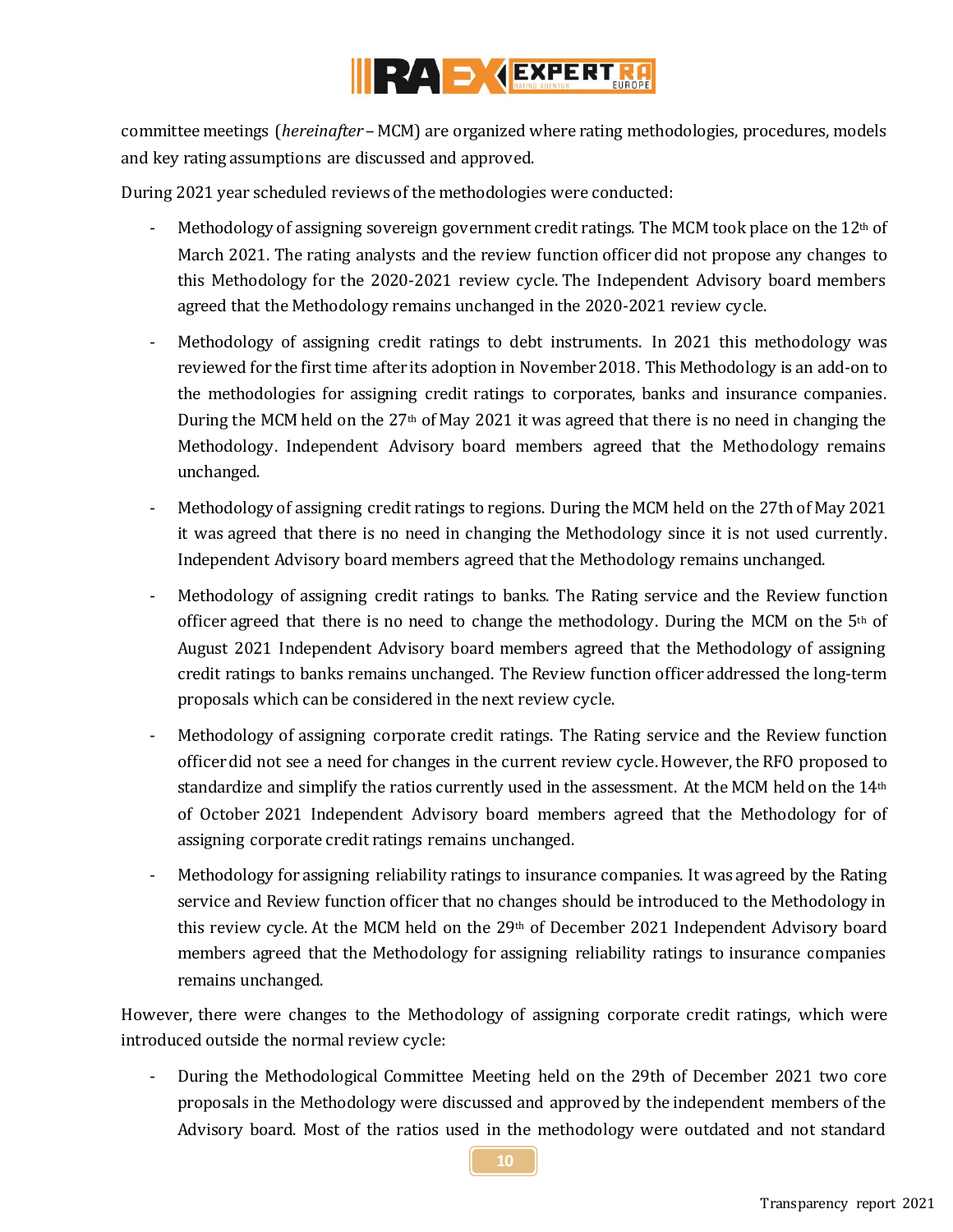

according to what is used by the financial analysts in general. Thus, its was decided to change the debt and profitability ratios in order to have the same as other financial analysis firms and, thus, be able to make comparisons. It was also decided to add and put more emphasis on cash flow focused ratios. As a credit rating agency, our priority is to assess the capacity of debt repayment; therefore, the focus should be more on cash flow debt ratios and less on balance sheet debt ratios. The public consultation on the proposed changes was launched on the  $11<sup>h</sup>$  of January 2022 and closed on the  $11<sup>th</sup>$  of February 2022. No comments were provided. The changes were introduced to the above mentioned methodology.

#### <span id="page-10-0"></span>**2.8.3 Rating monitoring**

The duties of the experts responsible for the credit rating assignment and review include monitoring of the rated entity's activities within one year from the assignment of rating.

Monitoring process includes tracking information in the media, regular monitoring upon receipt of market overviews, as well as regular monitoring of companies' activities.

The reaction on material events which potentially may influence the creditworthiness of the rated entity is the following:

- Sending questions and a request for information to the rated entity;
- The evaluation of the answers and documents received;
- Decision to launch the unscheduled full review of the credit rating;
- The full procedure of credit rating review accompanied by all necessary compliance checks;
- Distribution of Press release with the opinion of the Agency;
- Preparation of the report on rating withdrawal and its consideration on the Rating committee.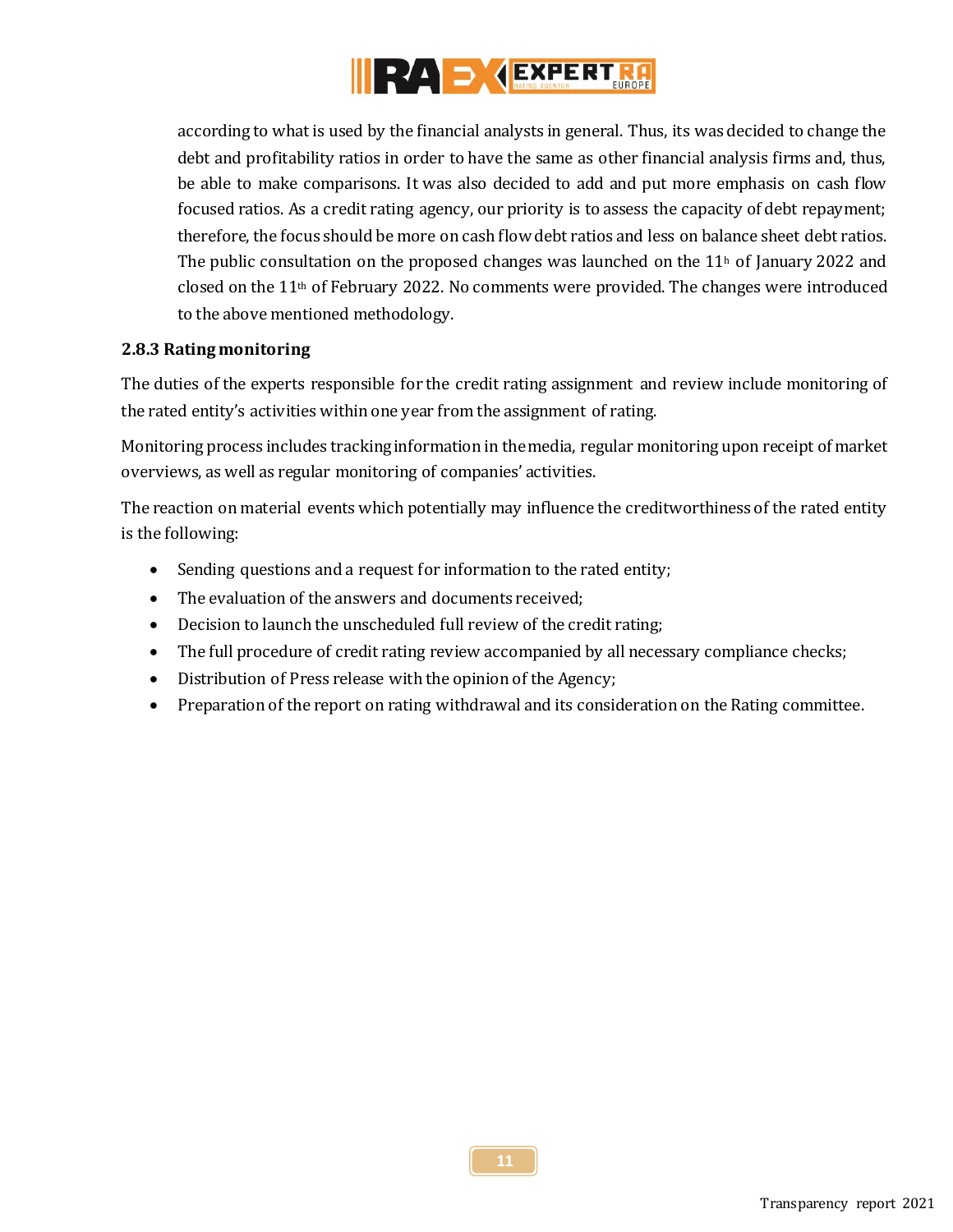

## <span id="page-11-0"></span>**3. STATISTICS ON PERSONNEL ALLOCATION**

As of the 31st of December 2021, total number of employees working on a full-time basis in Frankfurt am Main office counted 7 people, 5 of which are engaged in credit rating activities:

- 1 Managing director;
- 1 Compliance officer;
- 5 employees of the Rating service;

Furthermore, there are four positions, which are performed on a non-full-time basis:

- 1 Review function officer;
- 2 Independent Advisory board members;
- 1 Internal control officer;
- 1 Rating trainee.

Statistics on the allocation of the Agency's staff to new credit ratings, credit rating reviews, methodology or model appraisal and senior management is as follows:

- New credit ratings and monitoring and verification of the existing ratings 5 employees of the Rating service;
- Review and validation of the rating methodologies used  $-1$  Review function officer;
- Compliance with law and internal regulations 1 Compliance officer;
- Senior management 4 (Managing director, 2 independent Advisory board members and 1 Internal control officer).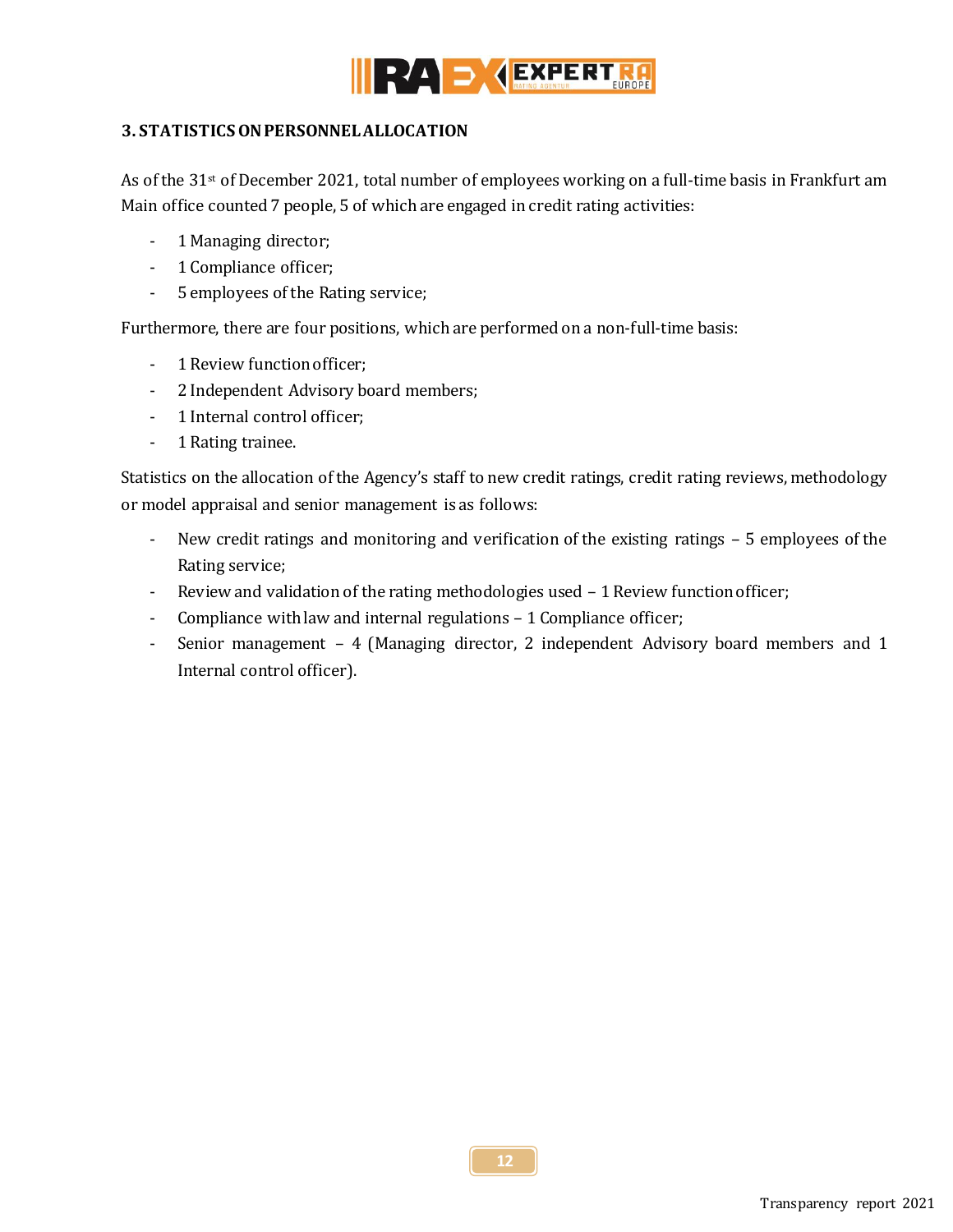

#### <span id="page-12-0"></span>**4. RECORD-KEEPING POLICY**

The Agency established the record keeping rules regarding the documents prepared throughout the Agency's operational activities.

Timeframe for record keeping may vary depending on the nature of the document:

- Records and audited rating history are stored in the premises of the Agency for at least 5 years;
- Records establishing respective rights and responsibilities of the Agency and rating object according to the agreement on credit rating services shall be stored at least for the full duration of the relationship with this rating object and at least for 5 years after termination of contractual relationship with the rating object;
- In case the registration of the Agency is withdrawn, the records shall be kept for an additional term of at least 3 years;
- The records of the Agency shall be provided upon request to the relevant regulatory authorities of the country of Agency's registration and of the EU in general.

Documents circulated in the Agency are divided into three types:

- Records of the rating activities employees of the Rating services are responsible for keeping these records; Compliance officer monitors that the storage is performed in a timely and proper manner;
- Records on compliance checks the Compliance officer is responsible for keeping these records; the Managing director and Internal control officer monitor that the storage is performed in a timely and proper manner;
- Records of contracts and agreements as well as financial accounting the Managing director is responsible for keeping and filing of these records. Compliance officer checks that keeping and filing is done in accordance with the internal regulations, in a proper and timely manner.

Main principles regarding keeping records on rating activities are the following:

- The information on date of a final decision on the credit rating, the identity of the rating experts participating in the determination of the credit rating and who have approved the credit rating, information as to whether the rating was solicited or unsolicited shall be recorded for each credit rating decision;
- Compliance officer shall check the records created during rating activity process on the regular basis and make sure they comply with the internal regulations of the Agency and applicable EU CRA Regulation;
- Internal audit of history of the credit rating activities shall be done by the Internal control officer.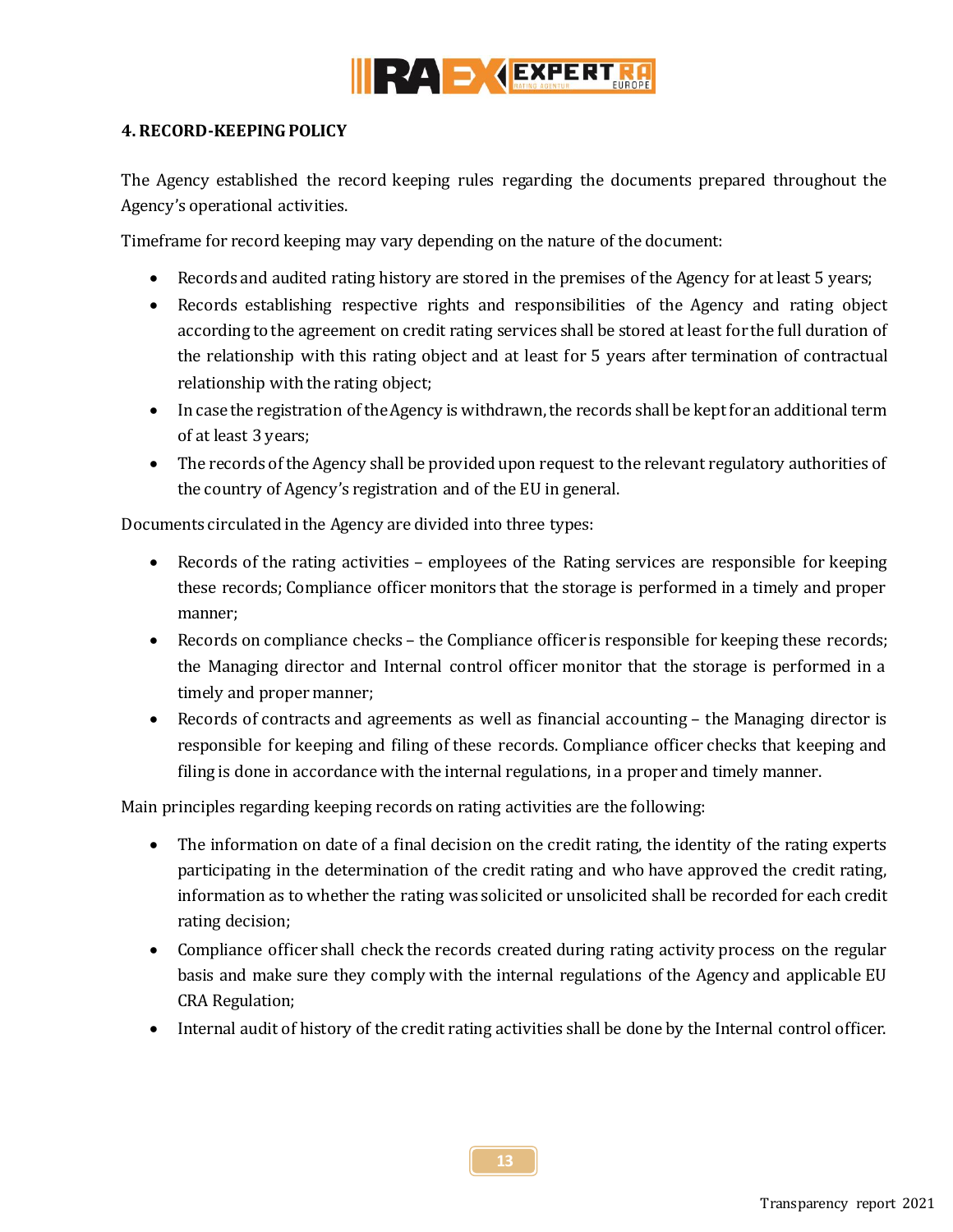

## <span id="page-13-0"></span>**5.INTERNAL AUDIT AND THE COMPLIANCE FUNCTION**

Within the framework of performing the annual internal audit of the Agency's activities, the check of compliance function will be performed in May 2021 by the Internal control officer.

In addition, Compliance officer and Internal control officer organized teleconference calls on a quarterly basis in order to monitor the current compliance activities performed in the Agency.

The Compliance work for 2022 has four main components:

- 1. Compliance checks/monitoring per activity:
	- Credit Rating Assignment/Review Procedure;
	- Personnel topics;
	- Informations security & Business continuity
	- Transparency Disclosures & Conflicts of Interests
- 2. Fulfillment of regulatory requirements;
	- Monitoring changes in the EU CRA Regulation; ESMA's Guidelines; Reporting Calendars;
	- Addressing requests of ESMA (in the framework of requests for information, general investigations, etc.)
- 3. Periodic disclosures to ESMA and to public;
	- Submission of qualitative and quantitative data to the RADAR system;
	- Periodic reporting to ESMA scheduled submission of reporting items;
	- Submission of the annual transparency report;
	- Submission of files on fees for credit rating services;
	- Submission of the audited financial statements;
	- Submission of the sovereign rating calendar;
	- Fulfillment of ad-hoc reporting requirements;
- 4. Ad-hoc provision of consultancy and support to RAEX-Europe's Rating service and Management; conducting compliance trainings.
	- Conducting compliance trainings;
	- Providing Rating service employees with clarifications regarding the EU CRA Regulation;
	- Checking compliance of the Agency with the GDPR;
	- Checking the accuracy of contracts with rated entities;
	- Checking the accuracy of the data related to the Agency's credit rating activities in the prospectuses, the press or other communication means.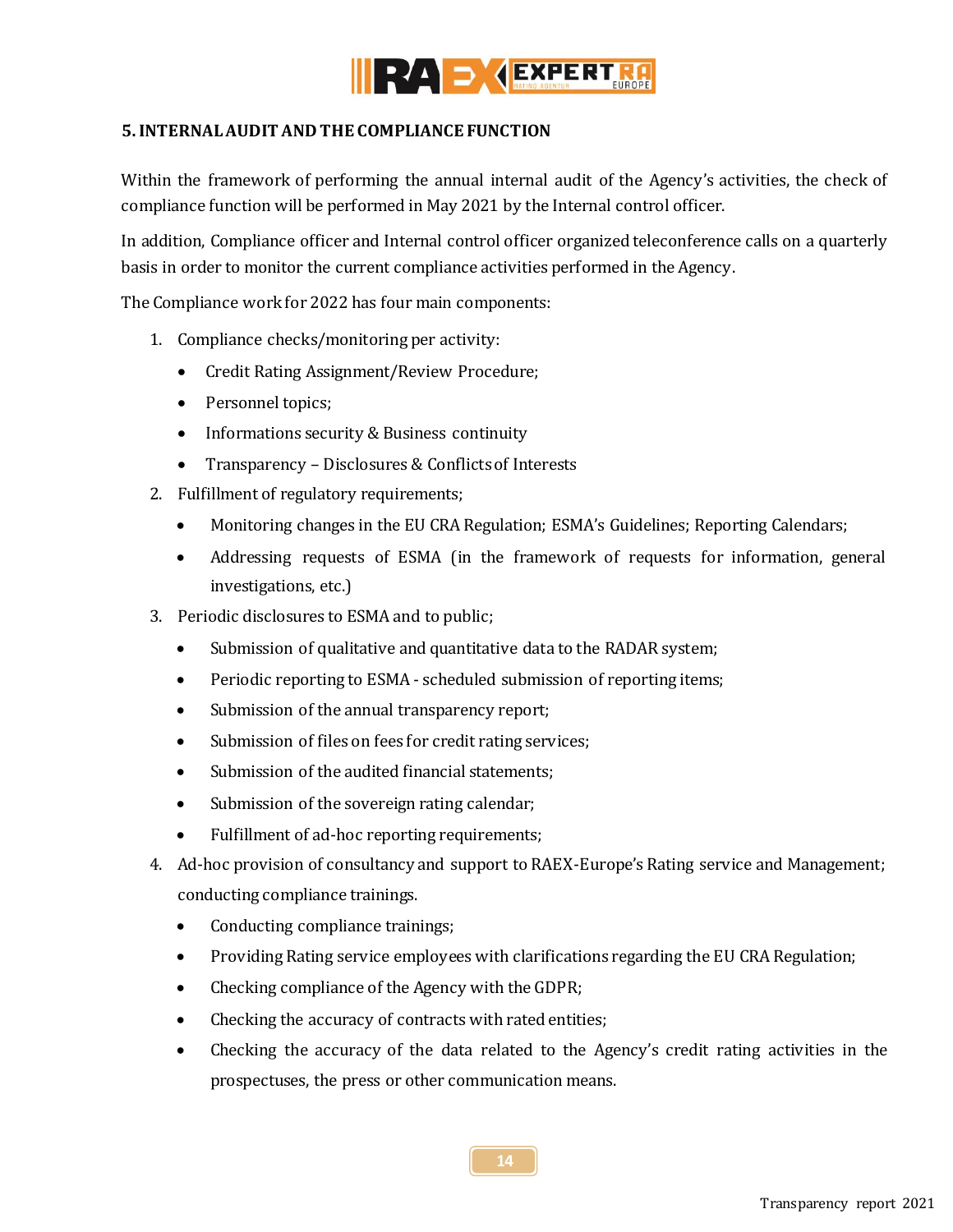

The main aspects that will be assessed in the course of the next internal audit check scheduled in 2022 include the following:

- The presence and effectiveness of the Risk Management procedures within the Agency;
- Staff awareness of the Agency's internal procedures and the EU CRA Regulation, the frequency of internal trainings;
- The effectiveness of measures and procedures instituted to ensure that any conflicts of interest are identified, eliminated or managed and disclosed;
- Implementation of the last year audit recommendations.

The results of this audit will be reported to the Managing director, Advisory board and ESMA.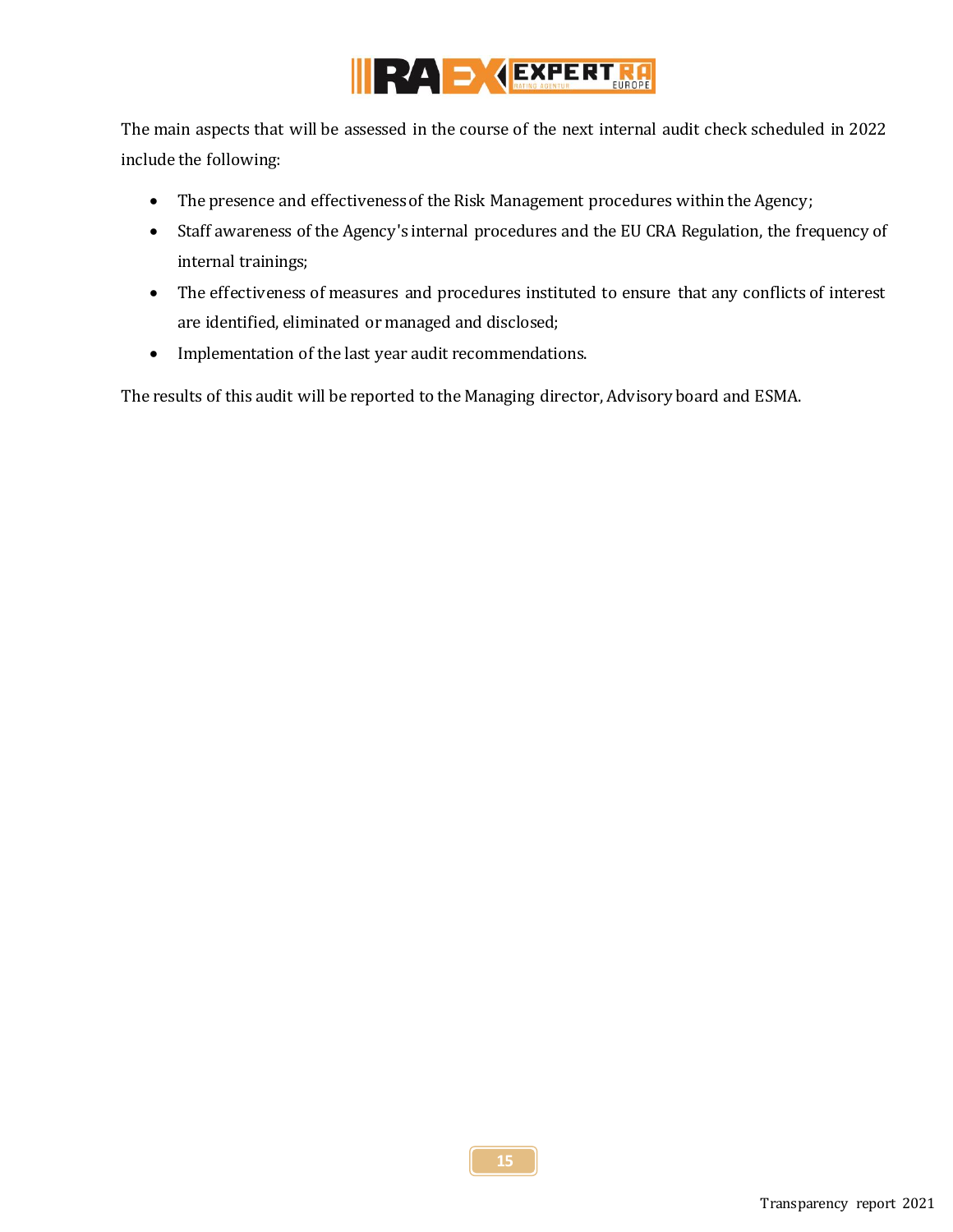

#### <span id="page-15-0"></span>**6. MANAGEMENT AND RATING ANALYST ROTATION POLICY**

In compliance with the EU CRA Regulation, the term of office of the Independent members of the Advisory board shall be a pre-agreed fixed term period not exceeding five years and shall not be renewable. Therefore, in order to follow the requirement, the Agency has arranged rotation of independent Advisory board members. This year the composition of the Advisory board has not been changed.

Regarding the rotation of analysts within the Rating service, the Agency has established the policy of Rotation of rating experts. According to the requirements of the EU CRA Regulation, lead analysts and rating analysts are required to be rotated every 4 years and 5 years respectively, while maximum term to be a reviewer for the same rating object is 7 years.

The records of responsible experts and reviewers are periodically checked by the Compliance officer for correspondence with these rotation requirements.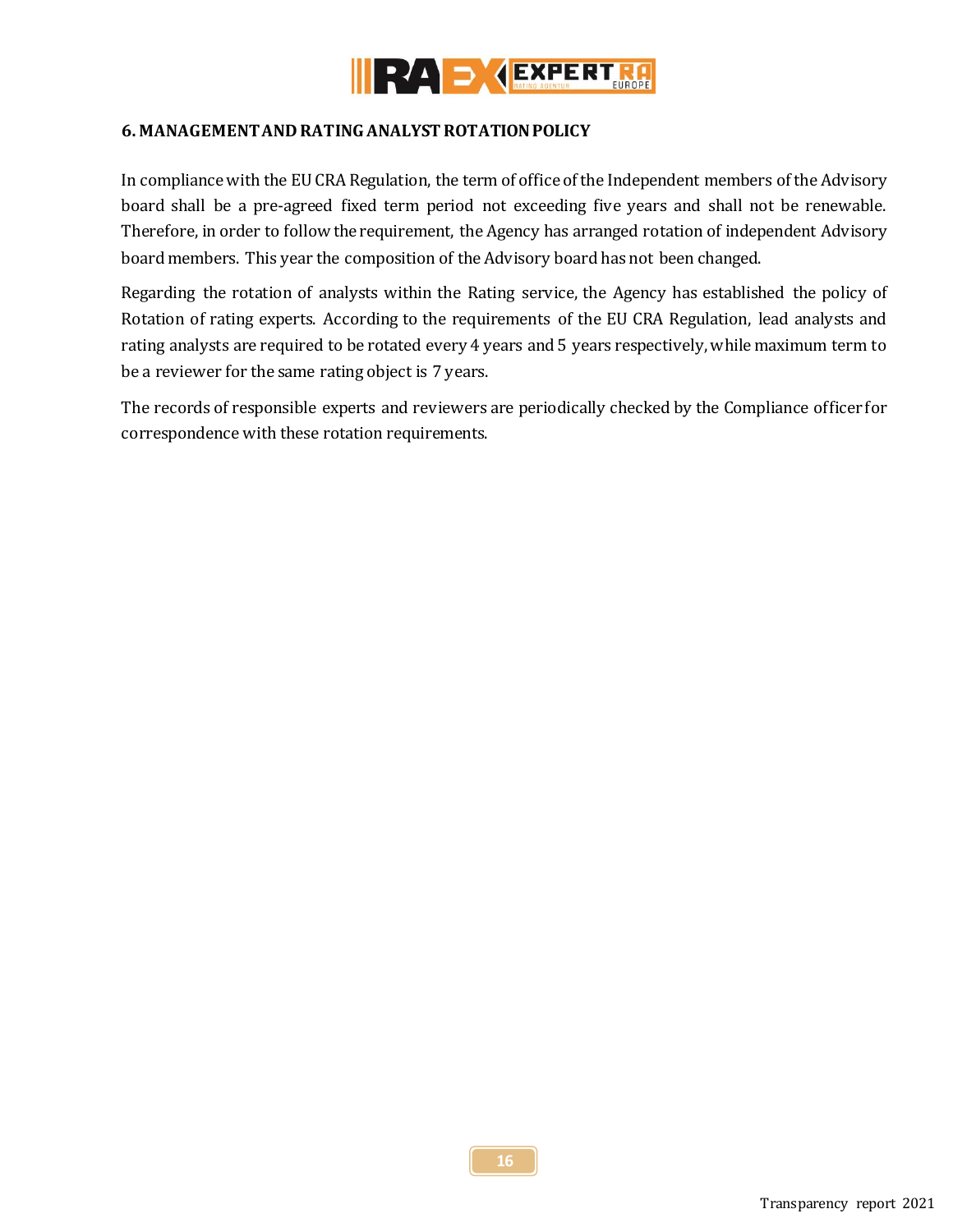

## <span id="page-16-0"></span>**7. INFORMATION ON REVENUES**

During the year 2021 Rating-Agentur Expert RA GmbH was assigning and reviewing unsolicited sovereign credit ratings. The assessment was based on publicly available information. The rated entity did not participate in the rating process. The Research reports as well as respective press-releases on rating actions are available on the web-site of the Agency.

The Agency prolonged contractual relationships and actualized credit ratings of one bank, one insurance company, one corporate. One agreement has been signed on assigning sovereign credit rating. Two agreements on assignment of credit ratings to debt instruments have been signed. Those two credit ratings are considered as private credit ratings within the meaning of Article 2 (2) (a) of the CRA Regulation.

Currently RAEX-Europe is monitoring ESG ratings of 12 (twelve) entities on contractual basis, and other 2 (two) entities are in the process of solicited ESG assessment. There are no conflicts of interest from the provision of ESG ratings to the respective entities since none of them has any affiliations with our credit rating clients.

| Total sales revenue in 2021 <sup>1</sup> | Percentage |
|------------------------------------------|------------|
| Credit rating activities                 | $7\%$      |
| <b>ESG</b> ratings                       | 10%        |
| Equipment* lease and sale                | 83 %       |

The sales revenues for the year 2021 are as follows:

 $\overline{a}$ 

\*Rating-Agentur Expert RA GmbH sold a 3D-scanning equipment set designed for Airborne laser scanning of cities and regions, providing additional assessment of some important regional ESG metrics. There are no potential conflicts of interests, which could arise from the equipment sales transaction as the Company, which bought the equipment, is not involved in credit rating activities and does not have any affiliations with our current or potential credit rating clients.

<sup>1</sup> This information is taken from draft internal financial statements of the Agency and can be updated in case the audited figures differ from the aforementioned.